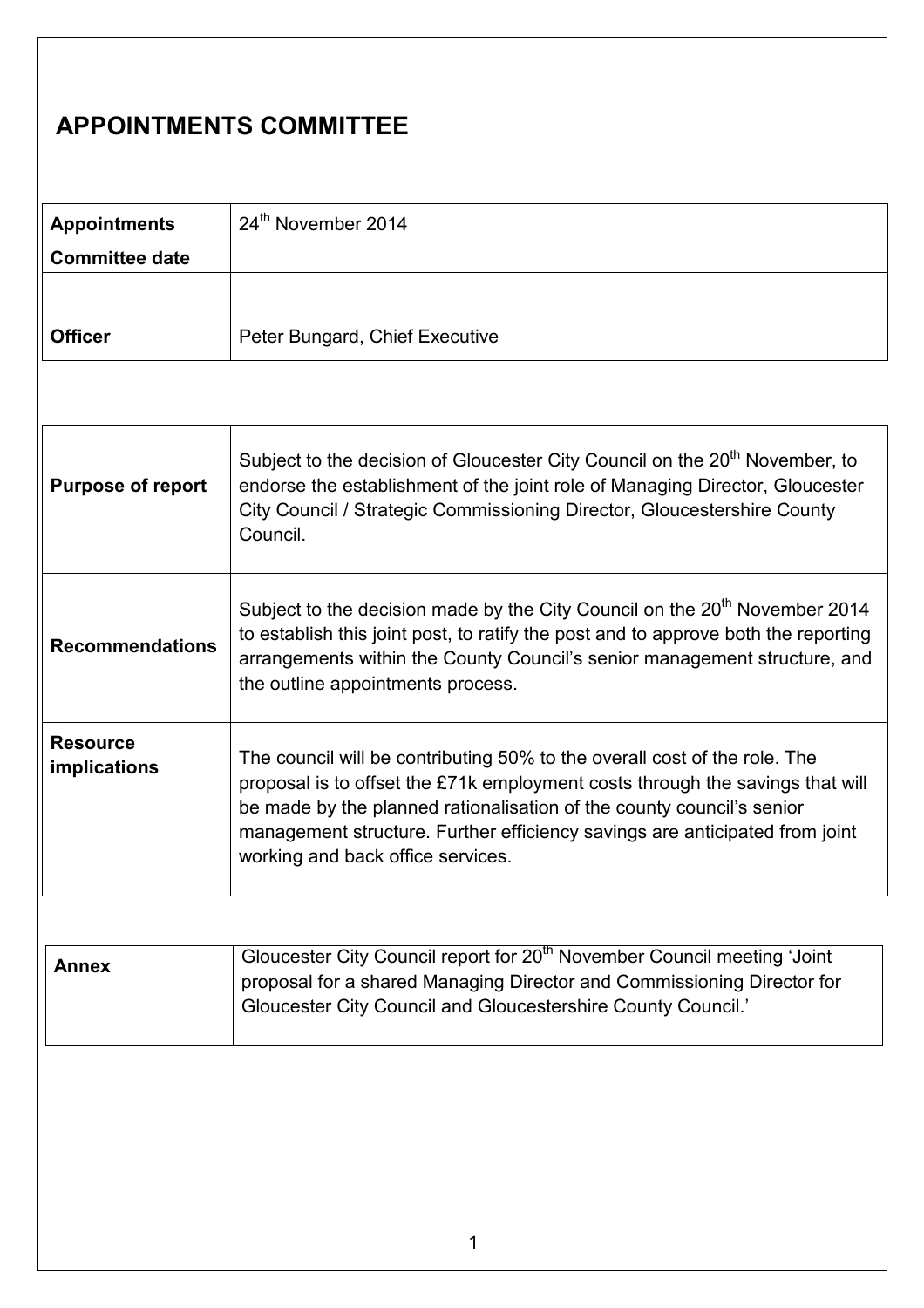## **Background**

1. Since the deletion of the City Council Chief Executive role in March of this year and the departure of the post holder for the Director of Resources role the City Council has been considering options for its future sustainable senior management arrangements.

Exploratory, cross-party discussions have taken place between City and County Council political leaders, supported by senior officers, and facilitated by the Local Government Association (LGA).

These discussions have concluded that the creation of a joint role incorporating the statutory City Council's Head of Paid Service role, whilst fulfilling a key commissioning role for the County Council would ensure the best use of respective, reducing, resources, and provide major benefits for both authorities and residents.

2. The joint role will have insight and influence over the combined investment (circa £97m) in Gloucester, which offers huge opportunities for both organisations to better address the needs of the City. A combined post will build on the partnership working that has already developed between the two councils; for example the provision of some back office services and support.

For the City Council, the joint role will provide a much needed resilient senior management structure, at a reduced cost. For the County Council, the combined role will enhance capacity and capability to continue to work with communities and create quality partnerships focusing resources on services, particularly those for vulnerable people and families in the City, where geographically our greatest 'need' is found (for example 45% of the families supported through the County Council's Troubled Families programme are Gloucester residents).

- 3. The recommendation for the joint appointment is the subject of a Gloucester City Council meeting on the  $20<sup>th</sup>$  November (see Annex). A job profile has been drafted and subject to the outcome of the Council will be subject of a discussion by a new Joint Panel which will be established to govern this position.
- 4. The City Council will be the employer and the position will be jointly, equally, funded by the City and County Councils. The post will report to the Leader of the City Council as Head of the Paid Service and be responsible for delivering the City Council's Strategic Plan. As Strategic Commissioning Director, the combined post will also be part of the County Council's senior management structure, and report to the Chief Executive.
- 5. The process for appointing to the joint post will need to be agreed by both Councils.